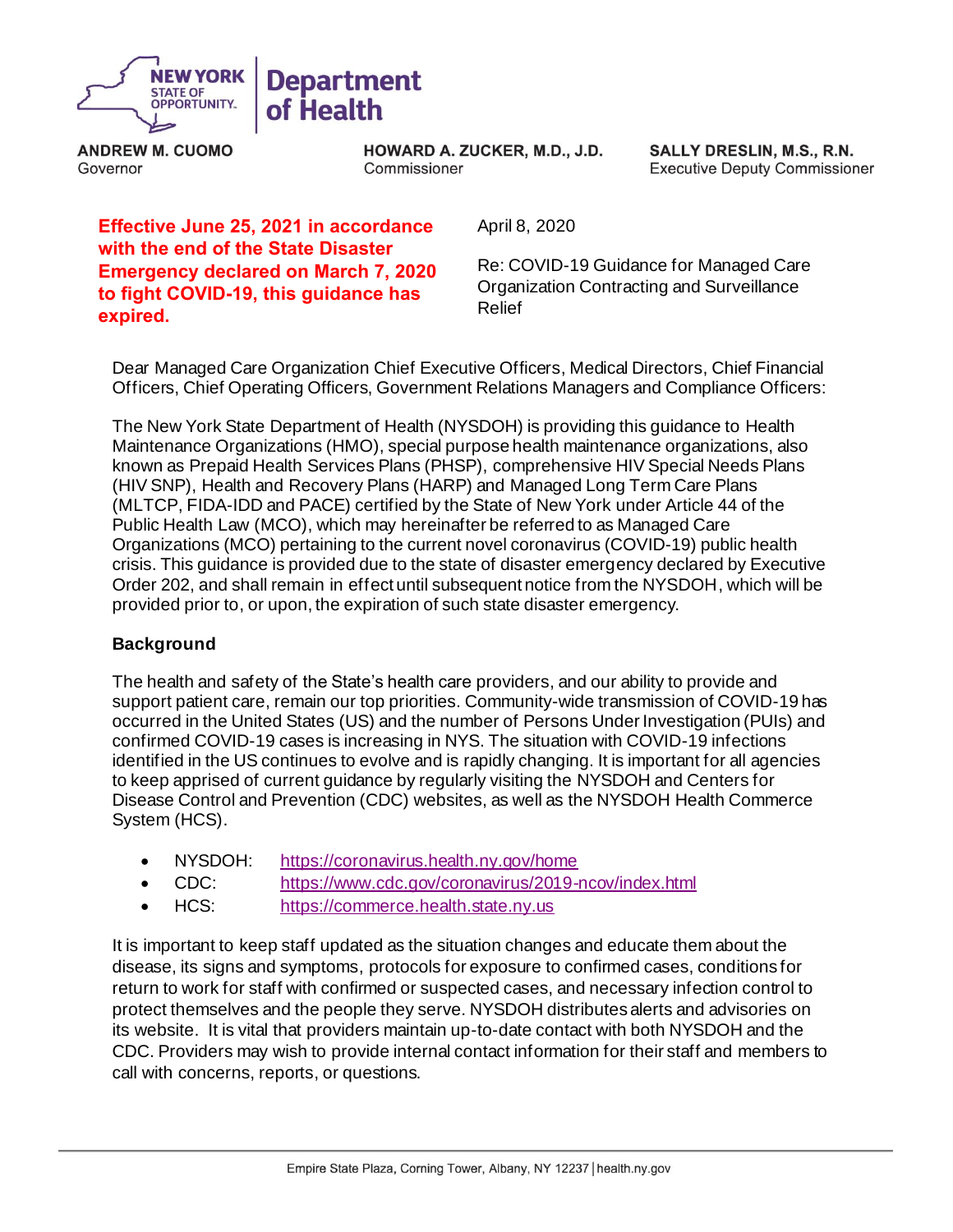# **1) PROVIDER AND MANAGEMENT CONTRACTING**

 NYSDOH is aware that to facilitate the safe delivery of services, MCOs are increasing access to telehealth and telephonic modalities through their provider and management contracts. In addition, the routine contracting processes support ongoing MCO and provider operations. To assist MCOs, NYSDOH is making the following changes to the contract review and approval process:

(a) Non-Risk or Upside Only Risk MCO-Provider Contracts (Tier 1): During the state of  emergency, NYSDOH is **suspending the prior approval** of Tier 1 contracts, deeming such contracts **conditionally approved,** and allowing the MCOs to **implement such contracts immediately**. MCOs must continue to submit all provider contracts, the right to perform its customary review, and to require the MCO to make modifications to such contracts, when requested. All other MCO-Provider contracting procedures remain in place, available at: templates and amendments electronically to [contract@health.ny.gov](mailto:contract@health.ny.gov). NYSDOH retains

[https://www.health.ny.gov/health\\_care/managed\\_care/hmoipa/hmo\\_ipa.htm](https://www.health.ny.gov/health_care/managed_care/hmoipa/hmo_ipa.htm).

- (b) MCO-Management Service Agreements (MSA):
	- (i) NYSDOH is **suspending the requirement of prior approval** of certain Management Service Agreements (MSA). NYSDOH will deem agreements **conditionally approved** during the State of Emergency that either:
		- 1. **Amend** an existing agreement to only extend the length of the agreement; or
		- 2. Extend **existing agreements** with the same terms, subject to the **five-year**  resubmission requirement.

 MCOs must continue to submit all MSA and amendments electronically to [contract@health.ny.gov](mailto:contract@health.ny.gov). NYSDOH retains the right to perform its customary review and to require the MCO to make modifications to such MSA, when requested. All other MCO-MSA review and approval procedures remain in place, available at:

https://www.health.ny.gov/health\_care/managed\_care/pdf/mgmt\_contract\_guidelin\_ [es.pdf](https://www.health.ny.gov/health_care/managed_care/pdf/mgmt_contract_guidelines.pdf).

- (ii) NYSDOH is **suspending** the requirement that MCO's submit evidence of the management contractor's financial stability, pursuant to 98-1.11(l)(5), during the state of emergency.
- (iii) NYSDOH is **suspending** the requirement for submission and approval of new MSAs due to affiliations or mergers of management contractors, during the state of emergency.
- (c) Supporting Documentation for MCO-Provider contracts and MSA. During the state of emergency, NYSDOH is **suspending** the following:
	- (i) The notarization requirement on the Certification Statements (Forms DOH 4255 and DOH 5038);
	- (ii) The MCO Officer/Legal Counsel signature requirement on the Certification Statements (Forms DOH 4255 and DOH 5038) for both provider and management services contracts, substituted by an email from the MCO Officer/Legal Counsel, attesting to the content of the Certification Statements. The email should contain attestation language contained in the Certification Statements. The subject line of the email should include the Unique ID Number for the contract; and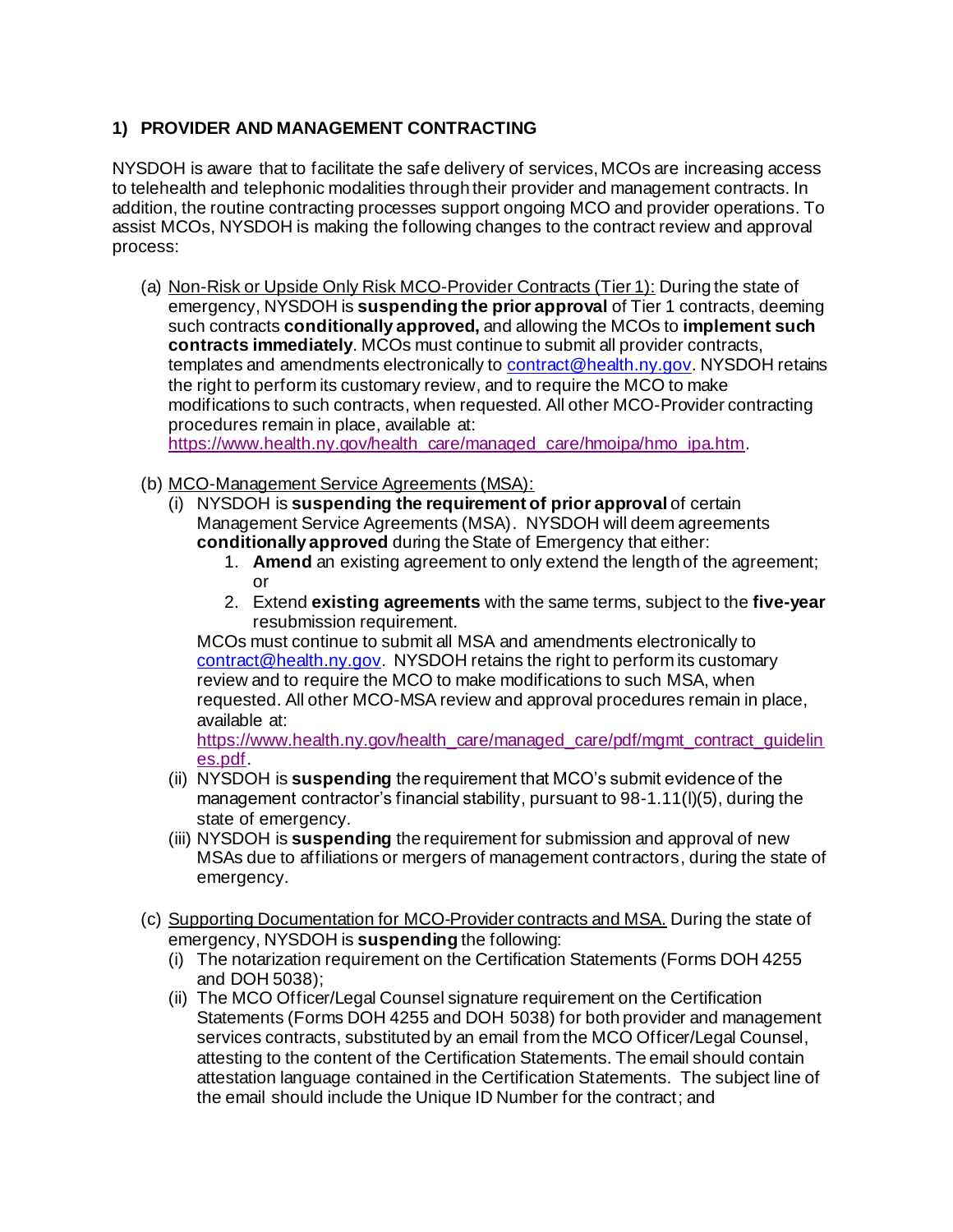(iii) The submission and approval of Character and Competence (C&C) for management contractors that have already undergone C&C by the Division of Health Plan Contracting and Oversight or the Division of Long Term Care, during the State of Emergency. NYSDOH retains the right to perform its regulatory review and to require the MCO to make modifications when requested.

## **2) PROGRAM SURVEILLANCE OVERSIGHT**

 NYSDOH is aware that MCOs are facilitating safe operations (e.g., remote work) for their staff and diverting staff and resources to support critical and ongoing delivery of services to their members. To assist MCOs in administrative relief while responding to the state of emergency, NYSDOH is making the following changes to surveillance and oversight activities:

- (a) NYSDOH is **suspending** issuance of all new Statements of Deficiency (SOD) and Statements of Finding (SOF) during the state of emergency, unless noncompliance is egregious and/or compromises the health, safety or welfare of MCO enrollees.
- (b) NYSDOH will continue to perform oversight, investigation, and resolution of MCO non- compliance through complaints and ad hoc focus surveys, during the state of emergency.
- (c) The Bureau of Consumer Services and the MLTC Technical Assistance Center will continue to coordinate the timely resolution of complaints with MCOs during the state of emergency. MCOs are required to respond promptly to the NYSDOH investigator's request for information, by email where possible. Voicemail messages may also be left, if needed. The MCO should always reference the NYSDOH complaint case number provided.
- number provided. (d) NYSDOH will **suspend** the following surveillance activities during the state of emergency:
	- (i) Comprehensive and Targeted Operational Surveys;
	- (ii) Routine Focus Surveys, including provider network, provider manual, member handbook;
	- (iii) Root Cause Surveys;
	- (iv) Readiness Surveys; and
	- (v) EQRO surveys including member services, provider directory/ access and availability, and PCP ratio.
- (e) During the state of emergency, NYSDOH is **suspending** the submission and approval of Character and Competence (C&C) for the MCO's medical director, members of the board and officers, controlling persons, owners, partners, including those in the MCO's holding company, and if the MCO is a limited liability company (LLC), the members and managers of LLC, provided the C&C has already been performed by the Division of Health Plan Contracting and Oversight or the Division of Long Term Care. However, MCOs shall continue to notify NYSDOH of any departures or replacements, by email at **bmccsmail@health.ny.gov**. NYSDOH retains the right to perform its regulatory review and to require the MCO to make modifications, when requested.

### **Instructions for Provider Personnel who are at Risk of Being a Person Under Investigation (PUI)**

 Staff are exposed to the general community every day and could become infected with COVID-19. Providers should ensure they have a policy to screen staff for symptoms or contacts that might have put them at risk for COVID-19, prior to them conducting face-to-face visits with enrolled members. It is important that providers strictly enforce their illness and sick